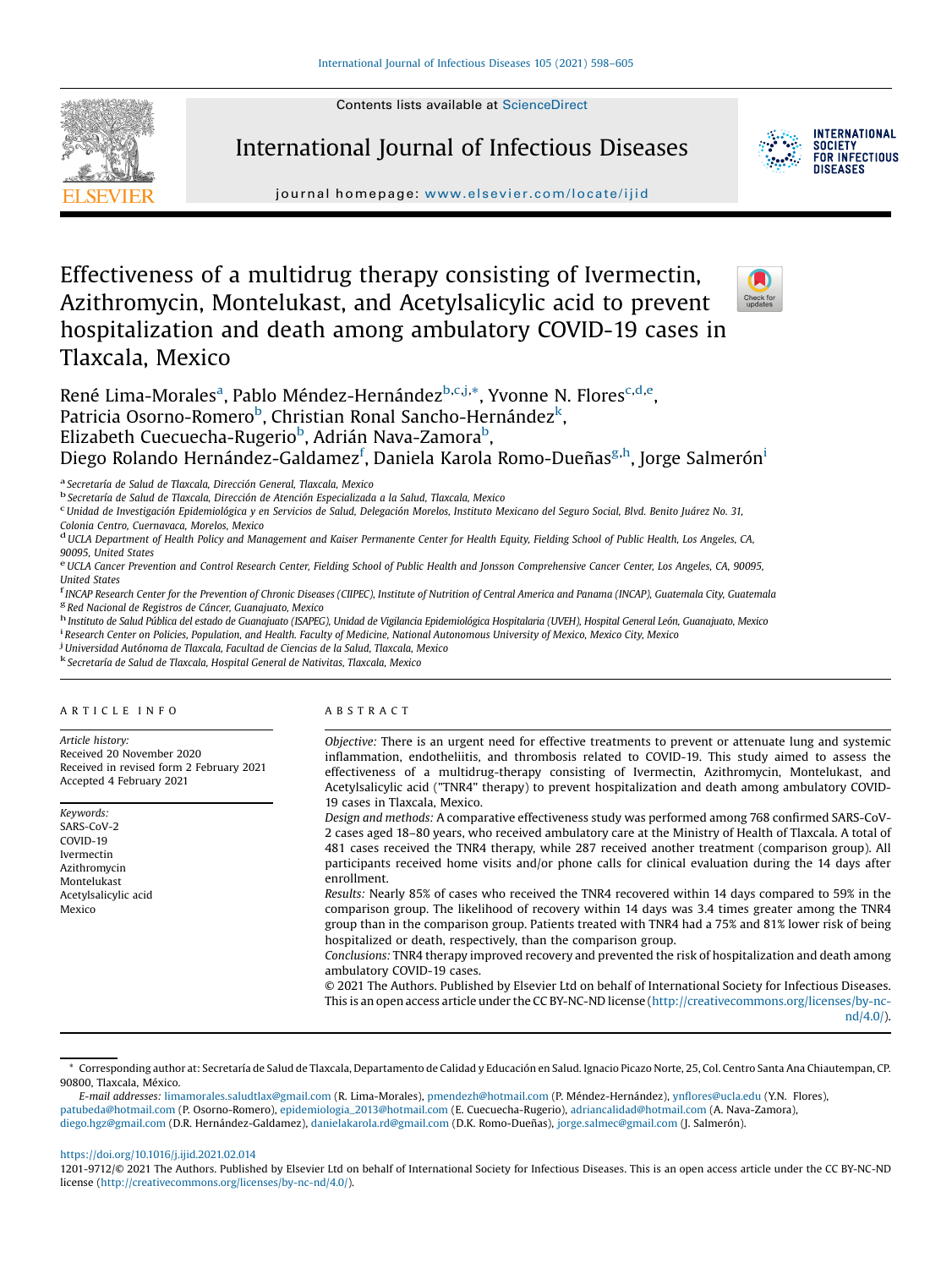#### Introduction

The novel coronavirus SARS-CoV-2 is characterized by significant morbidity and mortality (Jean et al., [2020;](#page-7-0) Li et al., 2020), with no proven prevention or treatment therapies (Baud et al., [2020](#page-6-0)). In some cases, SARS-CoV-2 can generate an exaggerated immune response that is characterized by a decreased quantity of lymphocytes, increased cytokine expression, as well as a greater risk of cardiovascular complications due to endotheliitis in several organs ([Varga](#page-7-0) et al., 2020) and Disseminated Intravascular Coagulation (DIC), which are both highly correlated with COVID-19 deaths (Tang et al., [2020](#page-7-0)).

The impaired and overactive immune responses in COVID-19 patients result from cytokine dysregulation, which causes tissue inflammation and subsequent severe lung and systemic inflammation (Li et al., [2020](#page-7-0)). Recent research has shown that severe COVID-19 cases are associated with an increase in inflammatory cytokines such as IL-1β, IL-6, IL-8, IL-12, IFN- $\gamma$ , GM-CSF, TNF- $\alpha$ ([Huang](#page-7-0) et al., 2020), and lymphopenia, which is characterized by a reduction in the number of CD4+ and CD8+ T cells ([Guan](#page-7-0) et al., 2020; [Huang](#page-7-0) et al., 2020). Moreover, SARS-CoV-2 infection causes endotheliitis in several organs due to the host inflammatory response (Tang et al., [2020](#page-7-0)). Cardiovascular complications are a significant risk since SARS-CoV-2 infects the host using the angiotensin-converting enzyme 2 (ACE2) receptor, which is present in the lungs, heart, kidneys, intestines, and endothelial cells (Tang et al., [2020](#page-7-0)).

The role of the immune system must be examined to better understand the molecular mechanisms of SARS-CoV-2 pathogenesis and to evaluate therapeutic intervention strategies that target the immune system response and complications due to endotheliitis in several organs. For this reason, therapies should focus on stabilizing the endothelium while tackling viral replication, particularly with anti-inflammatory anti-cytokine drugs, ACE inhibitors, and statins ([Anderson](#page-6-0) et al., 1995; David et al., 2002; Fang et al., 2020; [Feldmann](#page-6-0) et al., 2020; Flammer et al., 2008; [Taddei](#page-6-0) et al., 1998).

Despite the urgent need for effective COVID-19 treatment strategies, there is no consensus about what specific treatments are best. The most common treatments for COVID-19 have been anti-inflammatory agents, antiviral therapies, and other medications with proven efficacy against viruses (Hydroxychloroquine, Chloroquine, and Ivermectin) ([Poduri](#page-7-0) et al., 2020; Caly et al., 2020; [Gupta](#page-7-0) et al., 2020; Tsang et al., 2020). Other treatments include antibiotics such as Azithromycin ([Bleyzac](#page-6-0) et al., 2020; Jean et al., [2020\)](#page-6-0), Tocilizumab, which may have a clinical benefit because of its anti-IL-6 nature, cellular therapy (Mesenchymal stem cells), and immunotherapy (Convalescent plasma therapy). Combination therapies, such as a triple combination of Interferon beta-1b, Lopinavir-Ritonavir, and Ribavirin ([Hung](#page-7-0) et al., 2020), or Hydroxychloroquine plus Azithromycin, have also shown promising clinical improvement [\(Tsang](#page-7-0) et al., 2020).

Antiviral therapy has been used to deter viruses from entering cells and prevent them from multiplying or moving to other cells (Abd El-Aziz and [Stockand,](#page-6-0) 2020). The most commonly used antivirals include Lopinavir/Ritonavir (Cao et al., [2020](#page-6-0)), Remdesivir ([Beigel](#page-6-0) et al., 2020; Wang et al., 2020), and Favipiravir [\(Cai](#page-6-0) et al., [2020](#page-6-0)). Hydroxychloroquine and Chloroquine have been used in combination with Remdesivir to treat hospitalized patients with COVID-19 [\(Poduri](#page-7-0) et al., 2020), and a Chinese study found that Chloroquine was able to inhibit the exacerbation of pneumonia (Gao et al., [2020](#page-7-0)).

Antibiotics have mainly been used to treat secondary bacterial infections (Abd El-Aziz and [Stockand,](#page-6-0) 2020). However, Azithromycin has also shown anti-inflammatory and immunomodulatory effects against viral infections ([Bleyzac](#page-6-0) et al., 2020; Jean et al.,

[2020\)](#page-6-0). During the acute phase of SARS-CoV-2 infection, Azithromycin may regulate and reduce the production of pro-inflammatory cytokines such as interleukin 1 beta, 6, 8,10,12, and TNF alpha. In the resolution phase, this drug had demonstrated an increase in neutrophil apoptosis and oxidative stress. Azithromycin has also shown beneficial effects against other coronavirus types by decreasing viral proliferation [\(Bleyzac](#page-6-0) et al., 2020; Pani et al., [2020\)](#page-6-0). Since Azithromycin works favorably in the lung parenchyma, it can act prophylactically to prevent co-infection by bacterial agents and SARS-CoV-2. Like Ivermectin, Azithromycin has also demonstrated anti-inflammatory activity and can be a useful treatment during the mild and moderate stages of SARS-CoV-2 infection [\(Bleyzac](#page-6-0) et al., 2020; Damle et al., 2020).

Ivermectin is another promising therapeutic option that can effectively limit infections caused by RNA viruses and is highly capable of reducing viral replication through protein inhibition. In clinical studies, Ivermectin has resulted in a viral clearance of SARS-CoV-2 from between 93% to 98% in cells (Caly et al., [2020;](#page-6-0) [Gupta](#page-6-0) et al., 2020). Ivermectin produces a modulation of the host's immune system by increasing C-reactive protein levels, reducing the production of TNF alpha and interleukin 1–6, as well as the activation of neutrophils. It has also shown an anti-inflammatory effect at the lung parenchyma level by reducing the production of IgE and IgG1 cytokines in bronchial cells. Since Ivermectin can reduce viral replication and the release of pro-inflammatory cytokines, this drug has produced a good response in the nonsevere clinical stages of COVID-19 (Gupta et al., 2020; [Portmann-](#page-7-0)[Baracco](#page-7-0) et al., 2020).

Montelukast is a potent cysteinyl leukotriene receptor antagonist that reduces protein expression of IL-4, IL-5, and IL-13 in the lungs and exerts its anti-inflammatory effect by suppressing Thelper type-2 cytokines (Fidan and Aydoğdu, 2020). Montelukast may have an immune-modulatory role and inhibitory effect on bradykinin, as well as a bronchoconstrictive effect, secondary to the interaction of the SARS-CoV-2 virus and the receptors of the ACE2 (Almerie and Kerrigan, 2020; Fidan and [Aydogdu,](#page-6-0) 2020). Moreover, some studies have detected a significant reduction in SARS-CoV-2 infection among elderly patients with asthma treated with Montelukast (Bozek and [Winterstein,](#page-6-0) 2020).

The cytokine storm triggered by SARS-CoV-2 infection causes a state of hypercoagulability and platelet hyperaggregation that can lead to DIC, venous and arterial thrombosis, and microvascular thrombosis ([Bianconi](#page-6-0) et al., 2020). Acetylsalicylic acid (ASA) has been used as an anti-inflammatory and antithrombotic medication in patients with severe COVID-19. A clinical trial involving antiplatelet therapy that included ASA and clopidogrel found an improved ventilation/perfusion ratio in COVID-19 patients with severe respiratory failure [\(Viecca](#page-7-0) et al., 2020).

Currently, there is a pressing need for effective treatments that can prevent or attenuate lung and systemic inflammation, as well as endotheliitis and thrombosis, to prevent the severity of health complications related to COVID-19. This study aimed to assess the effectiveness of a multidrug therapy: "TNR4" (Ivermectin, Azithromycin, Montelukast, and ASA), on the health recovery, risk of hospitalization, and death, in a sample of ambulatory COVID-19 cases in Tlaxcala, Mexico.

# Material and methods

# Study design, population, and identification of COVID-19 cases

A comparative effectiveness study was performed among patients with laboratory-confirmed SARS-CoV-2 infection at the Ministry of Health of Tlaxcala. Cases were reported through the Epidemiological Surveillance System for Viral Respiratory Diseases and the National System for Epidemiological Surveillance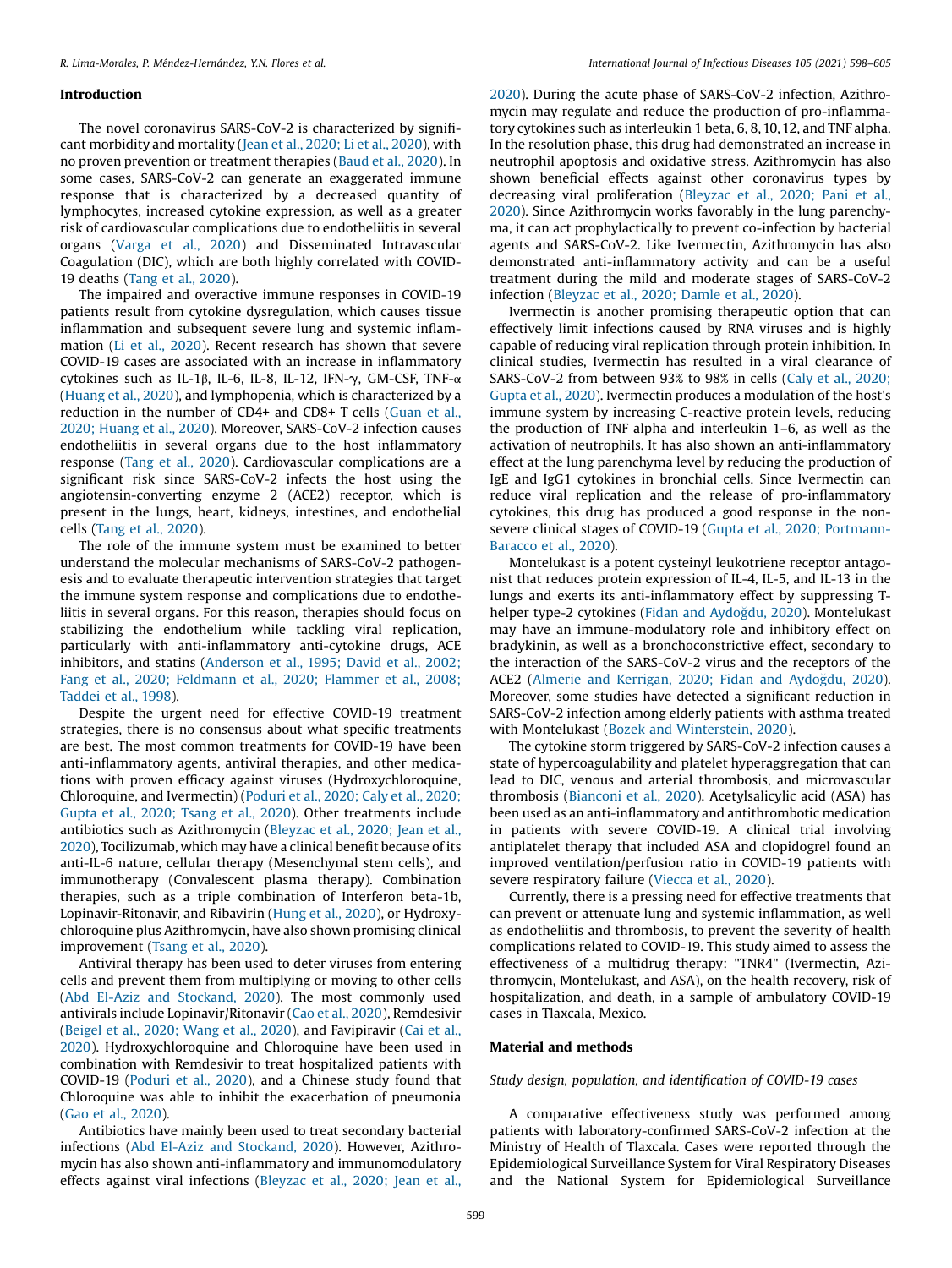# (Gobierno de México, 2020; Secretaría de [Salud-Gobierno](#page-7-0) de México, 2020; [Secretaría](#page-7-0) de Salud, 2013).

Incident SARS-CoV-2 cases were identified from the following sources: (1) individuals with respiratory symptoms who sought healthcare attention by calling an emergency 911 number; (2) individuals who were in contact with a positive COVID-19 case and were visited at home; and (3) individuals with respiratory symptoms of COVID-19 who sought medical attention at primary healthcare units or at public hospitals of the Ministry of Health, Mexican Institute of Social Security (IMSS), Institute for Social Security and Services for State Workers (ISSSTE), or private healthcare providers.

Suspected COVID-19 cases were evaluated by medical personnel from primary healthcare units or epidemiologists from public hospitals, using a COVID-19 early identification/triage. Persons with acute respiratory illness and sudden onset of at least one of the following symptoms: cough, sore throat, shortness of breath, or fever  $[238 °C$  (measured) or history of fever (subjective)] irrespective of admission status were considered suspected cases. Other criteria included having at least one of the following during the 14 days prior to the onset of symptoms: (1) close contact with a confirmed or probable case of SARS-CoV-2 infection; (2) travel to areas with local transmission of SARS-CoV-2; (3) worked in or attended, a health care facility where patients with SARS-CoV-2 infections were being treated; or (4) was admitted with severe pneumonia of unknown etiology (World Health [Organization,](#page-7-0) [2020](#page-7-0)).

From May 11 to September 9, 2020, a total of 6798 laboratoryconfirmed COVID-19 cases were reported in the state of Tlaxcala, and 3399 of these cases were treated at the Tlaxcala Ministry of Health. Of these cases, 1147 were eligible ambulatory patients who presented mild or moderate symptoms of COVID-19 and were invited to participate in this study. Patients excluded from this study were those who refused to participate ( $n = 251$ ), who were under 18 years or older than 80 years ( $n = 44$ ), and those who initiated the treatment on the same day or one day before they were hospitalized or died ( $n = 84$ ). The study population consisted of 768 COVID-19 patients who accepted to be clinically evaluated for 14 days, 481 accepted to receive the TNR4 therapy. The other 287 patients agreed to the clinical follow-up but did not receive the TNR4 therapy because they had already been offered another treatment, they had self-medicated for cold and flu symptoms or

were asymptomatic, so they did not think any further treatment was necessary (Figure 1).

Study participants completed a questionnaire and accepted follow-up visits at home and/or phone calls for clinical evaluation during 14 days. Sociodemographic characteristics, risk factors, and other health conditions (smoking, obesity, and pregnancy), as well as comorbidities, were identified. The study protocol and procedures were approved by the institutional review boards and the Tlaxcala State Ministry of Health ethics committee.

# Assessment of effectiveness and safety of TNR4 therapy and therapies used by the comparison group

The TNR4 multidrug therapy (New Therapy for Recovery of COVID-19 infection, four medications; in Spanish: Terapia Nueva para la Recuperación en la infección por COVID-19, 4 medicamentos) was given to SARS-CoV-2 patients who were initially treated as outpatients. TNR4 consists of four drugs administered orally to COVID-19 cases with mild or moderate symptoms: (1) Ivermectin, 12 mg single dose; (2) Azithromycin 500 mg for 4 days; (3) Montelukast, 60 mg on the first day and then 10 mg between days 2–21; and (4) acetylsalicylic acid, 100 mg for 30 days. All four medications are approved by the Federal Commission for Protection against Health Risks (COFEPRIS, in Spanish) ([Comisión](#page-6-0) Federal para la [Protección](#page-6-0) contra Riesgos Sanitarios, 2016).

The effectiveness of TNR4 and the therapies used in the comparison group was measured utilizing next health outcomes: percentage of patients who completely recovered within the first 14 days after their symptoms began and risk of hospitalization or death. Participants were also asked if they experienced any undesirable side effects from the TNR4 medications.

# Statistical analysis

Differences between the TNR4 and comparison group were determined based on sociodemographic variables, occupation, the prevalence of comorbidities, smoking, pregnancy, and average days elapsed between the onset of symptoms and therapy initiation. For continuous variables, we calculated the difference between means using linear regression, and for categorical variables, we obtained the difference between proportions using chi–squared tests.



Figure 1. The study population of laboratory-confirmed cases of COVID-19 who received ambulatory treatment at the Tlaxcala Ministry of Health, Mexico.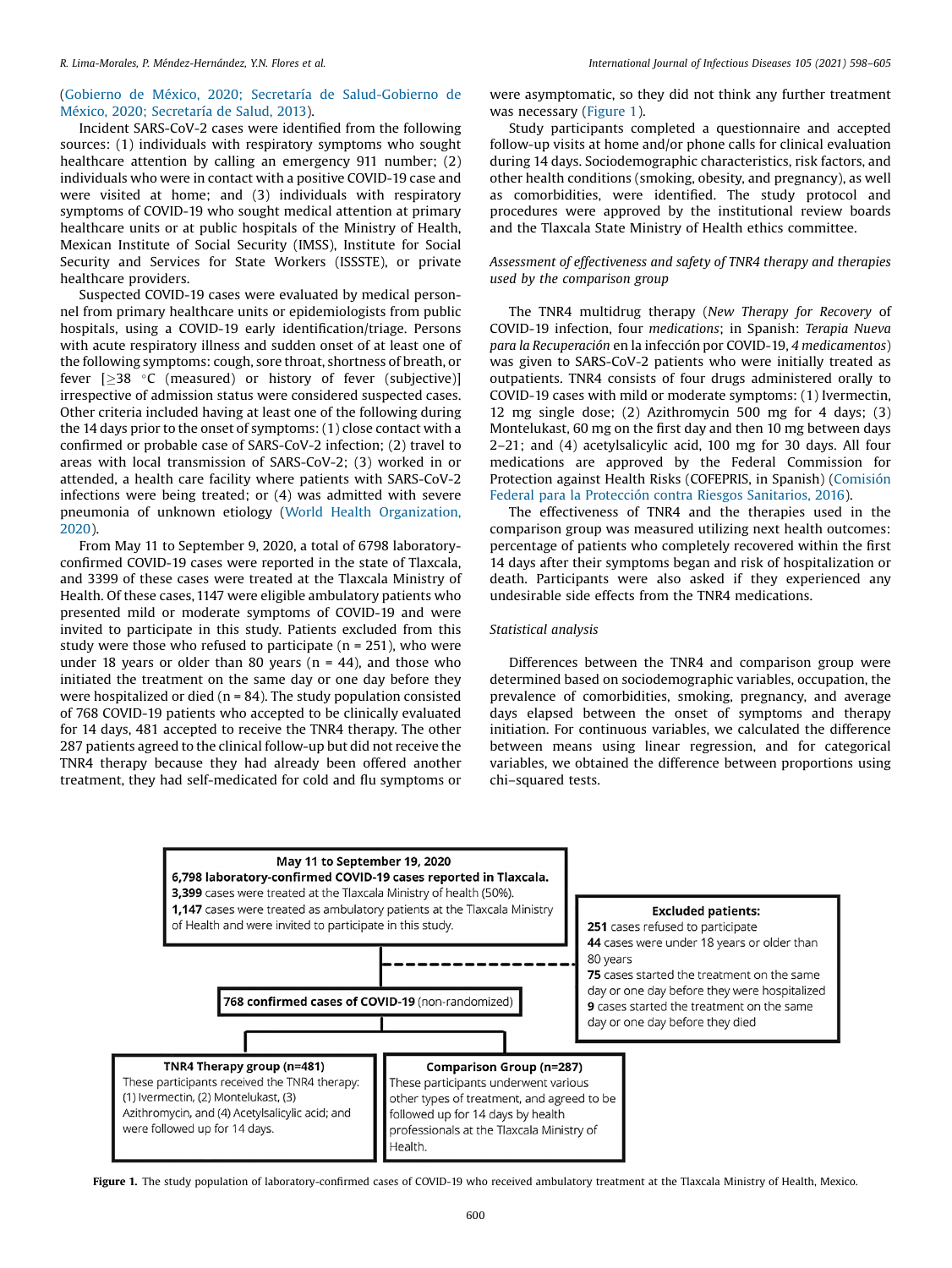The difference of proportions was also performed to compare the percentage of COVID-19 patients who recovered their health within 14 days after the onset of symptoms between TNR4 versus the comparison group. These analyses were adjusted by age, sex, occupation, and comorbidities and were additionally stratified by comorbidities, age groups (in tertiles), and sex.

We also compared the likelihood of occurrence of specific health outcomes, e.g., recovery within the first 14 days after the onset of symptoms, hospitalization, and death, in the TNR4 and the comparison groups. These probabilities were estimated using multivariate logistic regression models and 95% Confidence Intervals (CI's), which were adjusted by age, sex, comorbidities, and occupation.

Finally, we assessed the percentage of undesirable side effects associated with the TNR4 medications and any other medications used by the patients who were primarily treated with TNR4. Additionally, we identified the type of medications or therapies used by participants who did not accept the TNR4 therapy. All statistical analyses were performed using Stata SE version 15.0 software.

### Results

Table 1 compares the sociodemographic variables, occupation, comorbidities, and average days from onset of symptoms and therapy initiation between both treatment groups. Participants in the TNR4 group were 4.9 years younger than those in the comparison group, were 10.3% less likely to be male, had 7.1% lower prevalence of any comorbidity, and were 8.4% more likely to be health workers ( $p < 0.050$ , in all cases).

[Table](#page-4-0) 2 shows a comparison between the COVID-19 cases treated with TNR4 versus the comparison group in terms of days to recovery, percentage of patients who fully recovered within 14 days, and percentage of patients who had to be hospitalized or died. These results are presented stratified by comorbidities, older age group (49–80 years), sex (males), and occupation (health workers). The TNR4 group had a significantly higher percentage of patients who recovered by day 14 (84.4%) than the comparison group (58.9%). Moreover, a significantly higher percentage of TNR4 patients fully recovered after 14 days, compared with the other forms of treatment in the following sub-groups: patients with comorbidities (TNR4 74.6% versus comparison group 41.2%), older participants between 49–80 years (TNR4 76.4% versus comparison group 45.4%), in males (TNR4 85.4% versus comparison group 57.8%), and among health workers (TNR4 86.5% versus comparison group 60.5%) (*p* values  $\leq$  0.001, in all groups).

The percentage of hospitalized participants was significantly lower among those who took TNR4 therapy than in the comparison group. This was observed in all sub-groups (p values  $\leq$  0.010, in all groups). The percentage of participants who died was also significantly lower among the TNR4 treatment than in the comparison group for all subgroups: patients with comorbidities, older participants, males, and health workers ( $p \leq 0.027$  in all groups).

The likelihood of the three outcomes of interest: fully recovering, being hospitalized, or dying within 14 days after the onset of symptoms, are reported in [Table](#page-5-0) 3. All analyses were stratified by comorbidities, age, sex, and occupation. In the total study population, participants in the TNR4 group had a 3.4 times greater likelihood of making a full recovery than those in the comparison group. The same result was observed in the study subgroups: a 3.5-fold higher likelihood of recovery among people with comorbidities; a 3.0 and 4.0 times greater probability of fully recovering in the younger and older age groups; and a 3.9 and 1.9 higher likelihood of recovery among males and health workers ( $p \leq 0.005$  in all groups, except for health workers group).

Table 1

Characteristics of COVID-19 cases treated with TNR4 versus the comparison group in Tlaxcala, Mexico.

| Sociodemographics, comorbidities, smoking, and pregnancy               | <b>Type of treatment</b><br>p-value |                               |           |                                                    |       |  |  |
|------------------------------------------------------------------------|-------------------------------------|-------------------------------|-----------|----------------------------------------------------|-------|--|--|
|                                                                        | <b>TNR4</b> $(n = 481)$             |                               |           | <b>Comparison group</b> <sup>a</sup> ( $n = 287$ ) |       |  |  |
|                                                                        | Frequency                           | Mean $(\pm SD)$ or Percentage | Frequency | Mean $(\pm SD)$ or Percentage                      |       |  |  |
| Age, years $(\pm SD)$                                                  | 481                                 | 41.3 $(\pm 13.5)$             | 287       | 46.2 $(\pm 14.8)$                                  | 0.000 |  |  |
| <b>Sex</b>                                                             |                                     |                               |           |                                                    |       |  |  |
| Males                                                                  | 226                                 | 47.5%                         | 161       | 57.8%                                              | 0.002 |  |  |
| Occupation                                                             |                                     |                               |           |                                                    |       |  |  |
| Housewife                                                              | 95                                  | 19.7%                         | 55        | 19.2%                                              | 0.843 |  |  |
| Farmer, driver, merchant, worker                                       | 80                                  | 16.6%                         | 55        | 19.2%                                              | 0.373 |  |  |
| Employees of public/private institutions                               | 100                                 | 20.8%                         | 67        | 23.3%                                              | 0.406 |  |  |
| Health care workers                                                    | 104                                 | 21.6%                         | 38        | 13.2%                                              | 0.004 |  |  |
| Other professionals: teachers, engineers, lawyers, etc.                | 34                                  | 7.1%                          | 21        | 7.3%                                               | 0.897 |  |  |
| Unemployed or retired                                                  | 9                                   | 1.9%                          | 13        | 4.5%                                               | 0.033 |  |  |
| Students                                                               | 23                                  | 4.8%                          | 8         | 2.8%                                               | 0.174 |  |  |
| Other jobs                                                             | 36                                  | 7.5%                          | 30        | 10.5%                                              | 0.156 |  |  |
| <b>Comorbidities or health condition</b>                               |                                     |                               |           |                                                    |       |  |  |
| At least one comorbidity                                               | 185                                 | 38.5%                         | 131       | 45.6%                                              | 0.050 |  |  |
| Hypertension                                                           | 45                                  | 9.4%                          | 37        | 12.9%                                              | 0.125 |  |  |
| Type 2 Diabetes                                                        | 35                                  | 7.3%                          | 30        | 10.6%                                              | 0.126 |  |  |
| Overweight/obesity                                                     | 64                                  | 13.3%                         | 43        | 15.0%                                              | 0.516 |  |  |
| CVD, COPD, CKD, and Immunosuppression                                  | 6                                   | 1.3%                          | 4         | 1.4%                                               | 0.863 |  |  |
| Asthma                                                                 |                                     | 1.5%                          | 4         | 1.4%                                               | 0.945 |  |  |
| Smoking                                                                | 20                                  | 4.2%                          | 5         | 1.7%                                               | 0.068 |  |  |
| Other diseases and pregnancy                                           | 8                                   | 1.7%                          | 8         | 2.8%                                               | 0.291 |  |  |
| Days between onset of symptoms and therapy initiation, mean $(\pm SD)$ | 481                                 | 7.2 $(\pm 3.5)$               | 287       | 7.1 $(\pm 3.0)$                                    | 0.481 |  |  |

The difference between means and p-values were estimated from linear regression, and proportions were evaluated using the chi2 test. A p-value  $\leq$ 0.05 was considered to be significant.

CVD: Cardiovascular Diseases.

COPD: Chronic Obstructive Pulmonary Disease.

Chronic Kidney Disease: CKD.

a Comparison group: participants who did not accept the TNR4 therapy because they were asymptomatic, were already taking another treatment, or they had selfmedicated for cold and flu. However, they agreed to take part in the follow-up portion of the study.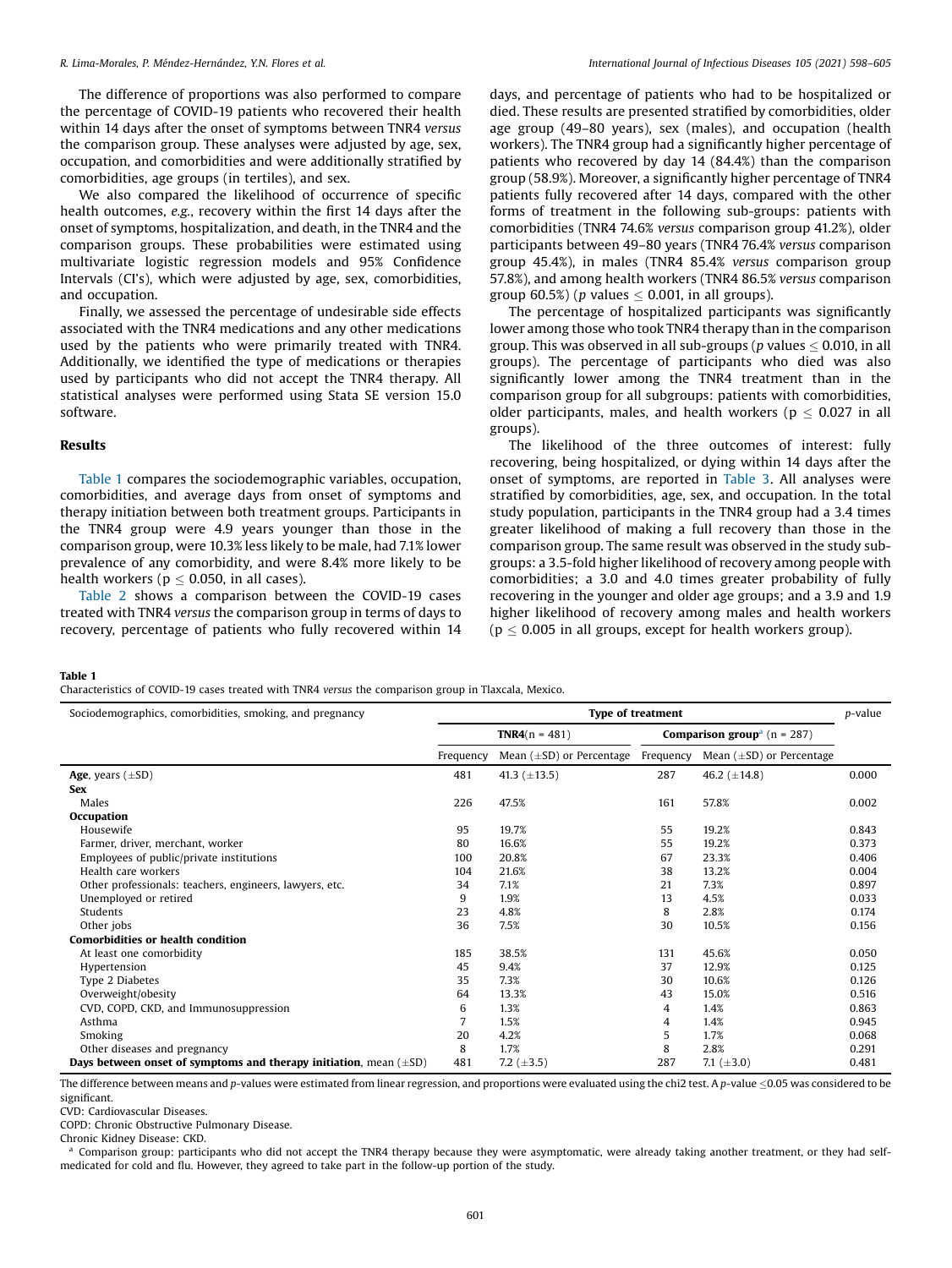#### <span id="page-4-0"></span>Table 2

Health outcomes observed in COVID-19 cases treated with TNR4 versus comparison group, stratified by comorbidities, older age-group, sex, and health workers.

| <b>HEALTH OUTCOMES</b>                                                                                                  | All participants<br>$(n = 787)$ |                                                 | p-value | <b>Patients with</b><br>comorbidities<br>$(n = 316)$ |                                                 |       | $(n = 256)$                | $p$ -value Older patients: 49–80 years $p$ -value |       | Males<br>$(n = 387)$       |                                                 |       | $(n = 142)$               | <i>p</i> -value <b>Health workers</b><br>p-value |       |
|-------------------------------------------------------------------------------------------------------------------------|---------------------------------|-------------------------------------------------|---------|------------------------------------------------------|-------------------------------------------------|-------|----------------------------|---------------------------------------------------|-------|----------------------------|-------------------------------------------------|-------|---------------------------|--------------------------------------------------|-------|
|                                                                                                                         | TNR4<br>$(n = 481)$             | Comparison<br>group <sup>a</sup><br>$(n = 287)$ |         | TNR4<br>$(n = 185)$                                  | Comparison<br>group <sup>a</sup><br>$(n = 131)$ |       | TNR4<br>$(n = 137)$        | Comparison<br>group <sup>a</sup><br>$(n = 119)$   |       | TNR4<br>$(n = 226)$        | Comparison<br>group <sup>a</sup><br>$(n = 161)$ |       | TNR4<br>$(n = 104)$       | Comparison<br>group <sup>a</sup><br>$(n = 38)$   |       |
| Days between the<br>onset of symptoms<br>and health recovery,<br>mean $(\pm SD)$                                        | 10.5<br>$(\pm 5.8)$             | 11.5 $(\pm 4.6)$                                | 0.016   | 11.6<br>$(\pm 7.4)$                                  | 12.1 $(\pm 4.9)$                                | 0.548 | 10.4<br>$(\pm 5.7)$        | 11.2 $(\pm 4.9)$                                  | 0.317 | 10.6<br>$(\pm 6.0)$        | 11.3 $(\pm 4.7)$                                | 0.233 | 10.1<br>$(\pm 4.8)$       | 13.2 $(\pm 3.7)$                                 | 0.001 |
| Percentage of<br>recovered patients<br>within 14 days, all<br>population ( $n = 575/$<br>768)                           | 84.4%<br>$n = 406/$<br>481      | 58.9%<br>$n = 169/287$                          | 0.000   | 74.6%<br>$n = 138/$<br>185                           | 41.2%<br>$n = 54/131$                           | 0.000 | 76.4%<br>$n = 105/$<br>137 | 45.4%<br>$n = 54/119$                             | 0.000 | 85.4%<br>$n = 193/$<br>226 | 57.8%<br>$n = 93/161$                           | 0.000 | 86.5%<br>$n = 90/$<br>104 | 60.5%<br>$n = 23/38$                             | 0.001 |
| <b>Patients who were</b><br>hospitalized<br>(regardless of<br>whether they were<br>intubated or died) (n<br>$= 133/768$ | 9.1%<br>$n = 44/$<br>481        | 31.0%<br>$n = 89/287$                           | 0.000   | 15.1%<br>$n = 28/$<br>185                            | 46.6%<br>$n = 61/131$                           | 0.000 | 19.0%<br>$n = 26/$<br>137  | 42.9%<br>$n = 51/119$                             | 0.000 | 7.5%<br>$n = 17/$<br>226   | 29.8%<br>$n = 48/161$                           | 0.000 | 4.8%<br>$n = 5/$<br>104   | 18.4%<br>$n = 7/38$                              | 0.010 |
| <b>Patients who died</b> $(n =$<br>67/768) (regardless<br>of whether they were 481<br>hospitalized or<br>intubated)     | 3.1%<br>$n = 15/$               | 18.1%<br>$n = 52/287$                           | 0.000   | 6.5%<br>$n = 12/$<br>185                             | 29.0%<br>$n = 38/131$                           | 0.000 | 10.2%<br>$n = 14/$<br>137  | 34.5%<br>$n = 41/119$                             | 0.000 | 3.5%<br>$n = 8/226$        | 21.1%<br>$n = 34/161$                           | 0.000 | 1.0%<br>$n = 1/2$<br>104  | 7.9%<br>$n = 3/38$                               | 0.027 |

Differences between means were estimated from linear regression, and differences between proportions were evaluated using the chi2 test. A p-value  $\leq$ 0.05 was considered to be significant. Proportions and means were adjusted by age, sex, comorbidities, and occupation. A p-value  $\leq 0.05$  was considered significant.

 $^{\rm a}$  Comparison group: participants who did not accept the TNR4 treatment because they were asymptomatic, were already taking another treatment, or they had self-medicated for cold and flu. However, they agreed to take the follow-up portion of the study.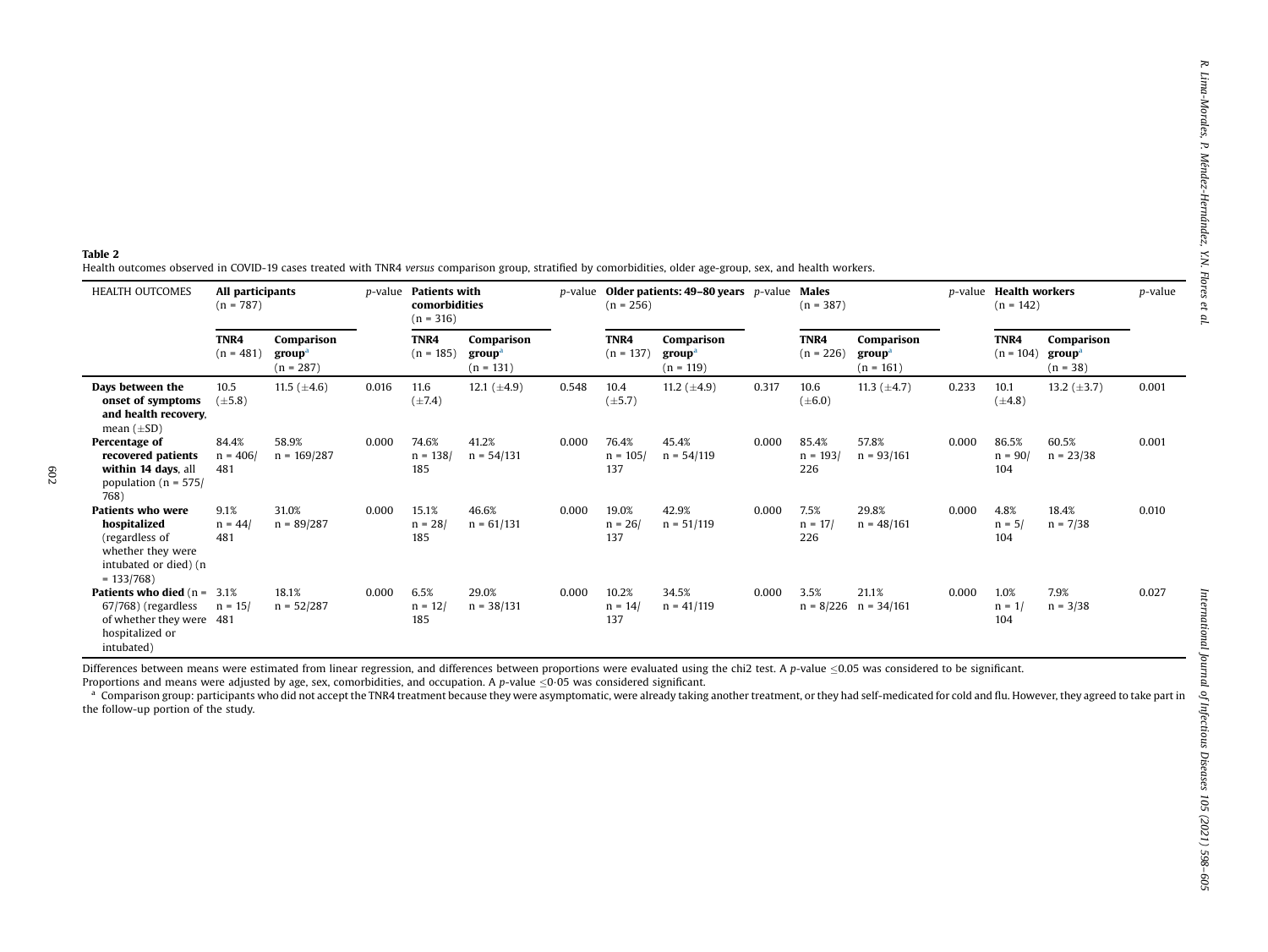#### <span id="page-5-0"></span>Table 3

Likelihood of recovery, hospitalization, or death during the first 14 days after the onset of COVID-19 symptoms among cases treated with TNR4 versus those in the comparison group.

| Type of treatment                                                     | Recovery within 14 days after<br>onset of symptoms<br>Yes $(n = 575)$<br>Odds Ratio (95% CI; p-value) | <b>Hospitalization within 14 days</b><br>after onset of symptoms<br>Yes $(n = 133)$<br>Odds Ratio (95% CI; p-value) | Death within 14 days after<br>onset of symptoms<br>Yes $(n = 67)$<br>Odds Ratio (95% CI; p-value) |
|-----------------------------------------------------------------------|-------------------------------------------------------------------------------------------------------|---------------------------------------------------------------------------------------------------------------------|---------------------------------------------------------------------------------------------------|
| <sup>a</sup> Comparison group, all participants ( $n = 287$ )         | Reference                                                                                             | Reference                                                                                                           | Reference                                                                                         |
| <b>TNR4</b> , all participants $(n = 481)$                            | <b>3.4</b> (2.38–4.96; $p = 0.000$ )                                                                  | <b>0.25</b> (0.16-0.38; $p = 0.000$ )                                                                               | <b>0.19</b> (0.10–0.36; $p = 0.000$ )                                                             |
| <sup>a</sup> Comparison group with comorbidities ( $n = 131$ )        | Reference                                                                                             | Reference                                                                                                           | Reference                                                                                         |
| <b>TNR4</b> with comorbidities $(n = 185)$                            | <b>3.5</b> (2.12–5.78; $p = 0.000$ )                                                                  | <b>0.24</b> (0.14-0.41; $p = 0.000$ )                                                                               | <b>0.22</b> (0.10-0.47; $p = 0.000$ )                                                             |
| <sup>a</sup> Comparison group, cases between 18–35 years (n = 77)     | Reference                                                                                             | Reference                                                                                                           | Reference                                                                                         |
| <b>TNR4</b> , cases between $18-35$ years (n = 181)                   | <b>3.0</b> (1.38–6.39; $p = 0.005$ )                                                                  | <b>0.23</b> (0.09–0.60; $p = 0.003$ )                                                                               |                                                                                                   |
| <sup>a</sup> Comparison group, cases between 36-48 years ( $n = 91$ ) | Reference                                                                                             | Reference                                                                                                           | Reference                                                                                         |
| <b>TNR4</b> , cases between $36-48$ years (n = 163)                   | <b>3.6</b> (1.94–6.58; $p = 0.000$ )                                                                  | <b>0.15</b> (0.06–0.33; $p = 0.000$ )                                                                               | <b>0.06</b> (0.01-0.48; $p = 0.008$ )                                                             |
| <sup>a</sup> Comparison group, cases between 49–80 years (n = 119)    | Reference                                                                                             | Reference                                                                                                           | Reference                                                                                         |
| $\textdegree$ TNR4, cases between 49–80 years (n = 137)               | 4.0 $(2.25-7.08; p = 0.000)$                                                                          | <b>0.32</b> (0.18–0.58; $p = 0.000$ )                                                                               | <b>0.22</b> (0.11-0.45; $p = 0.000$ )                                                             |
| <sup>a</sup> Comparison group, males ( $n = 161$ )                    | Reference                                                                                             | Reference                                                                                                           | Reference                                                                                         |
| <b>TNR4</b> , males $(n = 226)$                                       | <b>3.9</b> (2.27–6.62; $p = 0.000$ )                                                                  | <b>0.24</b> (0.12-0.45; $p = 0.000$ )                                                                               | <b>0.18</b> (0.08–0.43; $p = 0.000$ )                                                             |
| <sup>a</sup> Comparison group, health workers ( $n = 38$ )            | Reference                                                                                             | Reference                                                                                                           | Reference                                                                                         |
| <b>TNR4</b> , health workers $(n = 104)$                              | <b>1.9</b> (0.88–3.99; $p = 0.102$ )                                                                  | <b>0.34</b> (0.09–1.28; $p = 0.111$ )                                                                               | <b>0.26</b> (0.02–3.55; $p = 0.311$ )                                                             |

95% Confidence Intervals (CIS) were estimated with multivariate logistic regression models adjusted by age, sex, comorbidities, and occupation.

a Comparison group: participants who did not accept the TNR4 treatment because they were asymptomatic, were already taking another treatment, or they had selfmedicated for cold and flu. However, they agreed to take part in the follow-up portion of the study.

Among the total study population, the risk of being hospitalized was 75% lower among participants treated with TNR4 (OR: 0.25). Patients with comorbidities also had a 76% lower risk of hospitalization (OR: 0.24); younger (77%) and older (68%) participants had a lower risk as well (OR: 0.23 and 0.32, respectively); as did males and health workers who had a 76% and 66% lower risk of being hospitalized (OR: 0.24 and 0.34, respectively) than those in the comparison group (p values  $\leq$  0.000 in all groups, except for health workers group).

Patients treated with TNR4 had an 81% lower risk of death among the total study population (OR: 0.19). Patients with comorbidities also had a 78% lower risk of dying (OR: 0.22); the risk was also 94% and 78% lower among middle-aged and older participants (OR: 0.06 and 0.22, respectively); and an 82% lower risk was observed among males (OR: 0.18), concerning the comparison group (p values were  $\leq 0.008$  in all groups).

Of the 481 COVID-19 patients who received the TNR4 treatment, 90.3% took all four drugs, 8.3% took three, and 1.4% took one medication. Some common undesirable side effects from the four TNR4 medications were reported by 354 participants, and most participants did not experience any side effects from any of the drugs. The most frequently reported adverse effects from the combined medications were: gastrointestinal issues such as abdominal pain, nausea, vomiting, diarrhea, constipation, diarrhea and constipation (5.9%), headache and dizziness (3.1%), asthenia, fatigue, and confusion (1.4%), and urticarial and itchy feeling (0.9%).

Most patients who received the TNR4 medications did not use any other treatment (89.8%); however, some of them reported taking the following medications: 2.71% used non-steroidal antiinflammatory drugs (NSAIDs), 1.90% took medications to treat cold and flu symptoms, 0.9% used antibiotics, and 0.74% used antivirals.

The COVID-19 patients who did not receive the TNR4 treatment reported the following: 19% did not take any medications, 61.4% used NSAIDs, 14.4% combined antibiotics with NSAIDs or corticosteroids, and 5.2% took antiviral drugs along with NSAIDs or corticosteroids.

# Discussion

The results of our study indicate that the combination of Ivermectin, Azithromycin, Montelukast, and Acetylsalicylic acid, significantly increases the likelihood of full recovery within 14 days

after the onset of symptoms and decreases the risk of hospitalization or death among ambulatory cases of COVID-19 in the state of Tlaxcala, Mexico. The participants who received the TNR4 treatment had a significantly lower prevalence of comorbidities. A higher proportion of them was younger, male, and healthcare professionals than the comparison group, which may have also influenced the improved health outcomes we observed in this group.

There is limited clinical evidence regarding the effectiveness of multidrug treatments that can significantly improve health outcomes in COVID-19 patients (Ortega et al., 2020; [Sanders](#page-7-0) et al., [2020](#page-7-0)). A descriptive metanalysis of 689 trials conducted in 2020 reports that the most frequently used treatments were antivirals ( $n = 144$ ), antimalarials ( $n = 112$ ), Hydroxychloroquine alone ( $n = 110$ ), antibiotic/antiparasitic drugs ( $n = 34$ ), and trials with Azithromycin (n = 28) [\(Janiaud](#page-7-0) et al., 2020). No published studies have investigated the combined effect of the four drugs used in the TNR4 treatment to the best of our knowledge, but others have examined at least two of the medications we tested as part of this study. For example, a Randomized Clinical Trial (RCT) conducted in Brazil among 504 cases of mild to moderate COVID-19 reported that patients treated with Hydroxychloroquine alone or with Azithromycin during 15 days showed no clinical improvement; instead, they reported more adverse effects in the treatment groups than among patients who received the standard care [\(Cavalcanti](#page-6-0) et al., 2020). In contrast, a Chinese study found that Chloroquine effectively stopped the exacerbation of pneumonia, improving lung imaging and shortening the disease course, compared with the control treatment (Gao et al., [2020](#page-7-0)). However, this medication's use is limited due to its cardiovascular toxicity and other safety concerns [\(Tsang](#page-7-0) et al., 2020). A retrospective cohort study of 1438 hospitalized patients with COVID-19 in New York, USA, reported that the likelihood of death among patients treated with Hydroxychloroquine alone was 1.08, for Azithromycin alone it was 0.56, and for a combination of both medications, it was 1.35. However, these results were not statistically significant [\(Rosenberg](#page-7-0) et al., 2020). In contrast, a multicenter retrospective study in Michigan evaluated 2541 hospitalized patients with COVID-19 and found a significant survival benefit of 66% among those who received Hydroxychloroquine alone and 71% among those who were treated with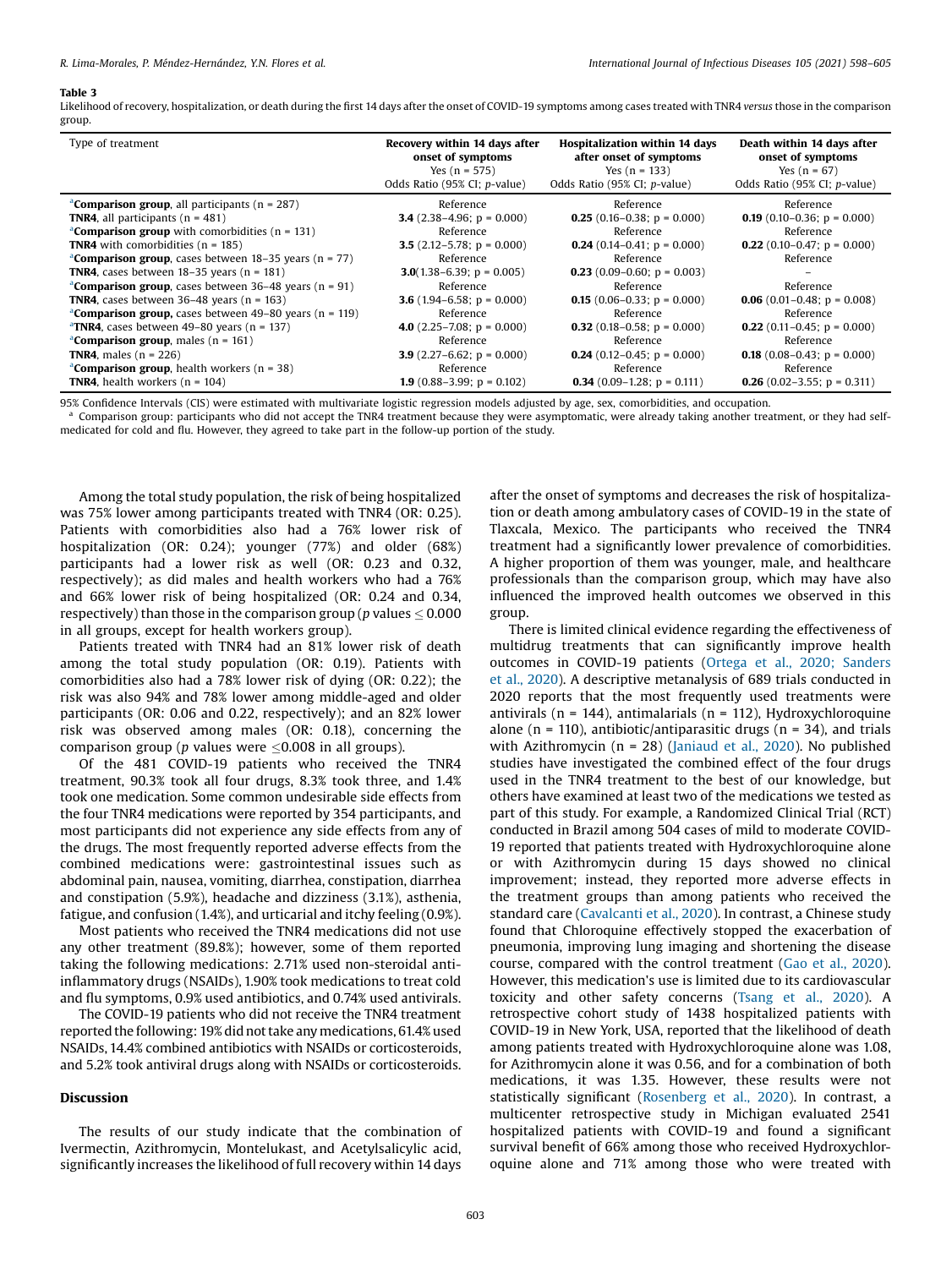<span id="page-6-0"></span>Hydroxychloroquine plus Azithromycin, compared to those who did not receive either drug (Arshad et al., 2020).

Recent studies that examined the efficacy of Ivermectin have shown antiviral activity for many viral infections [\(Jabeen](#page-7-0) et al., [2020](#page-7-0)). A retrospective analysis of consecutive patients with COVID-19 from four hospitals in Florida, USA, compared 173 patients who received Ivermectin plus Hydroxychloroquine, or Hydroxychloroquine with Azithromycin, versus 103 patients who received usual care plus Hydroxychloroquine, or Hydroxychloroquine with Azithromycin. All-cause mortality was lower in the Ivermectin group than in the usual care (OR 0.27;  $p = 0.03$ ), and the proportion of patients who were successfully extubated was higher in the Ivermectin group (36%) than in the usual care (15%) (p = 0.07) [\(Rajter](#page-7-0) et al., 2020). Our study results indicate that patients who received the TNR4 treatment had an 81% lower risk of death, while even older patients and those with comorbidities reduced their risk by 78%. The IDEA (Ivermectin, Dexamethasone, Enoxaparin, and Aspirin) Study, which investigated 167 mild to severe COVID-19 patients from Argentina, found that none of the mild or moderate cases of COVID-19 who received the experimental treatment were hospitalized. Only one patient died (0.59%) (Carvallo et al., 2020). By comparison, the TNR4 therapy resulted in higher mortality, with 67 patients who died (8.7%) from a total of 768 participants. The use of ASA among patients with COVID-19 has been associated with reduced thrombo-inflammation and a lower risk of clinical complications and mortality. A recent systematic review reports that ASA has demonstrated antiinflammatory, antithrombotic effects and a significant ASAmediated antiviral activity against DNA and RNA viruses, including different human coronaviruses (Bianconi et al., 2020).

To date, it is still unclear whether multidrug therapies against COVID-19 infection can provide additional benefits over monotherapy since drug-drug interaction may further worsen the clinical outcomes of COVID-19 patients, especially among those with comorbidities (Awortwe and Cascorbi, 2020; Back et al., 2020). In this context, our study has some important strengths and weaknesses that should be considered. First, we were unable to identify the specific therapeutic effect of each TNR4 drug against COVID-19 since they were not administered separately; however, participants were asked to report how many drugs they took and if they experienced any side effects from TNR4 therapy: nearly 90% of the participants indicated no undesirable effects from any of the four drugs. Second, our study focused on ambulatory patients, so we could not collect specific clinical measures such as oxygen saturation, radiographic findings, laboratory studies, and bacteriology or virology cultures. Nonetheless, we did obtain detailed information regarding the use of TNR4 or other pharmacological drugs, including the time of drug intake, undesirable effects, symptoms, and health recovery from all study participants. Each COVID-19 patient was contacted through a daily phone call or home visit to reduce the probability of introducing information biases and to compare the survival and health outcomes among study groups. Hospitalization and mortality information was obtained and verified from the Epidemiological Surveillance System's national database for Viral Respiratory Diseases ([Gobierno](#page-7-0) de México, 2020).

# Conclusion

Our findings indicate that the use of the TNR4 multidrug therapy can improve the recovery and reduce the risk of more severe disease among ambulatory cases of COVID-19. However, future research efforts are required to design and conduct RCTs to further assess the effectiveness of TNR4 in the context of different treatment schemes and healthcare settings.

# Conflict of interest

The authors declare no conflict of interest in this article.

# Funding source

None, Internal Support: Ministry of Health of the Tlaxcala state, Mexico.

# Ethical approval

Approval for this study was granted by the Ministry of Health of the Tlaxcala state, Mexico (#CEI02092020).

#### Acknowledgments

The authors thank the Ministry of Health of the state of Tlaxcala, for having provided us with all the facilities to prepare this article. Special thanks to Juan Sebastián de León Rodríguez, Rosa María Cahuantzi Tamayo, Omar Texis Morales, Yuriria Meza Castillo, Agustín Andi Paredes Hernández, Maricruz Pluma López, and Diana Bárbara Vargas Aguilar for their valuable support in the fieldwork.

# References

- Abd El-Aziz TM, Stockand JD, et al. Recent progress and challenges in drug development against COVID-19 coronavirus (SARS-CoV-2) — An update on the status. Infect Genet Evol 2020;83(September)104327 [Internet] 2020/04/19, Available from: <https://pubmed.ncbi.nlm.nih.gov/32320825>.
- Almerie MQ, Kerrigan DD. The association between obesity and poor outcome after COVID-19 indicates a potential therapeutic role for montelukast. Med Hypotheses 2020;143(October):109883.
- Anderson TJ, Meredith IT, Yeung AC, Frei B, Selwyn AP, Ganz P. The effect of cholesterol-lowering and antioxidant therapy on endothelium-dependent coronary vasomotion. N Engl J Med 1995;332(February (8)):488–93.
- Arshad S, Kilgore P, Chaudhry ZS, Jacobsen G, Wang DD, Huitsing K, et al. Treatment with Hydroxychloroquine, Azithromycin, and combination in patients hospitalized with COVID-19. Int J Infect Dis 2020;97(August):396–403.
- Awortwe C, Cascorbi I. Meta-analysis on outcome-worsening comorbidities of COVID-19 and related potential drug-drug interactions. Pharmacol Res 2020;.
- Back D, Marzolini C, Hodge C, Marra F, Boyle A, Gibbons S, et al. COVID-19 treatment in patients with comorbidities: Awareness of drug–drug interactions. Br J Clin Pharmacol 2020;(May) bcp.14358.
- Baud D, Qi X, Nielsen-Saines K, Musso D, Pomar L, Favre G. Real estimates of mortality following COVID-19 infection. Lancet Infect Dis 2020;20(July (7))773 2020/03/12.
- Beigel JH, Tomashek KM, Dodd LE, Mehta AK, Zingman BS, Kalil AC, et al. Remdesivir for the treatment of Covid-19—Preliminary report. N Engl J Med 2020;(May).
- Bianconi V, Violi F, Fallarino F, Pignatelli P, Sahebkar A, Pirro M. Is acetylsalicylic acid a safe and potentially useful choice for adult patients with cOVID-19?. Drugs 2020;(July):1–14.
- Bleyzac N, Goutelle S, Bourguignon L, Tod M, et al. Azithromycin for COVID-19: More than just an antimicrobial?. Clin Drug Investig 2020;40(August (8))683–6 [Internet], Available from: [https://pubmed.ncbi.nlm.nih.gov/32533455.](https://pubmed.ncbi.nlm.nih.gov/32533455)
- Bozek A, Winterstein J. Montelukast's ability to fight COVID-19 infection. J Asthma 2020;(June):1–2.
- Cai Q, Yang M, Liu D, Chen J, Shu D, Xia J, et al. Experimental treatment with favipiravir for COVID-19: An open-label control study. Engineering (Beijing, China) 2020;(March):1–7.
- Caly L, Druce JD, Catton MG, Jans DA, Wagstaff KM. The FDA-approved drug ivermectin inhibits the replication of SARS-CoV-2 in vitro. Antiviral Res 2020;178:104787. . [Internet], Available from: [http://www.sciencedirect.com/](http://www.sciencedirect.com/science/article/pii/S0166354220302011) [science/article/pii/S0166354220302011.](http://www.sciencedirect.com/science/article/pii/S0166354220302011)
- Cao B, Wang Y, Wen D, Liu W, Wang J, Fan G, et al. A trial of lopinavir-ritonavir in adults hospitalized with severe covid-19. N Engl J Med 2020;382(19):1787–99.
- Carvallo HE, Hirsch RR, Farinella ME. Safety and efficacy of the combined use of Ivermectin, dexamethasone, enoxaparin and aspirin against COVID-19. medRxiv 2020;1–10.
- Cavalcanti AB, Zampieri FG, Rosa RG, Azevedo LCP, Veiga VC, Avezum A, et al. Hydroxychloroquine with or without azithromycin in mild-to-moderate Covid-19. N Engl J Med 2020;(July), doi:<http://dx.doi.org/10.1056/NEJMoa2019014> [Internet].Available from:.
- Comisión Federal para la Protección contra Riesgos Sanitarios. Bases de Datos de Licencias Sanitarias de Insumos para la Salud [Conjunto de Datos]. Documentos. 2016.